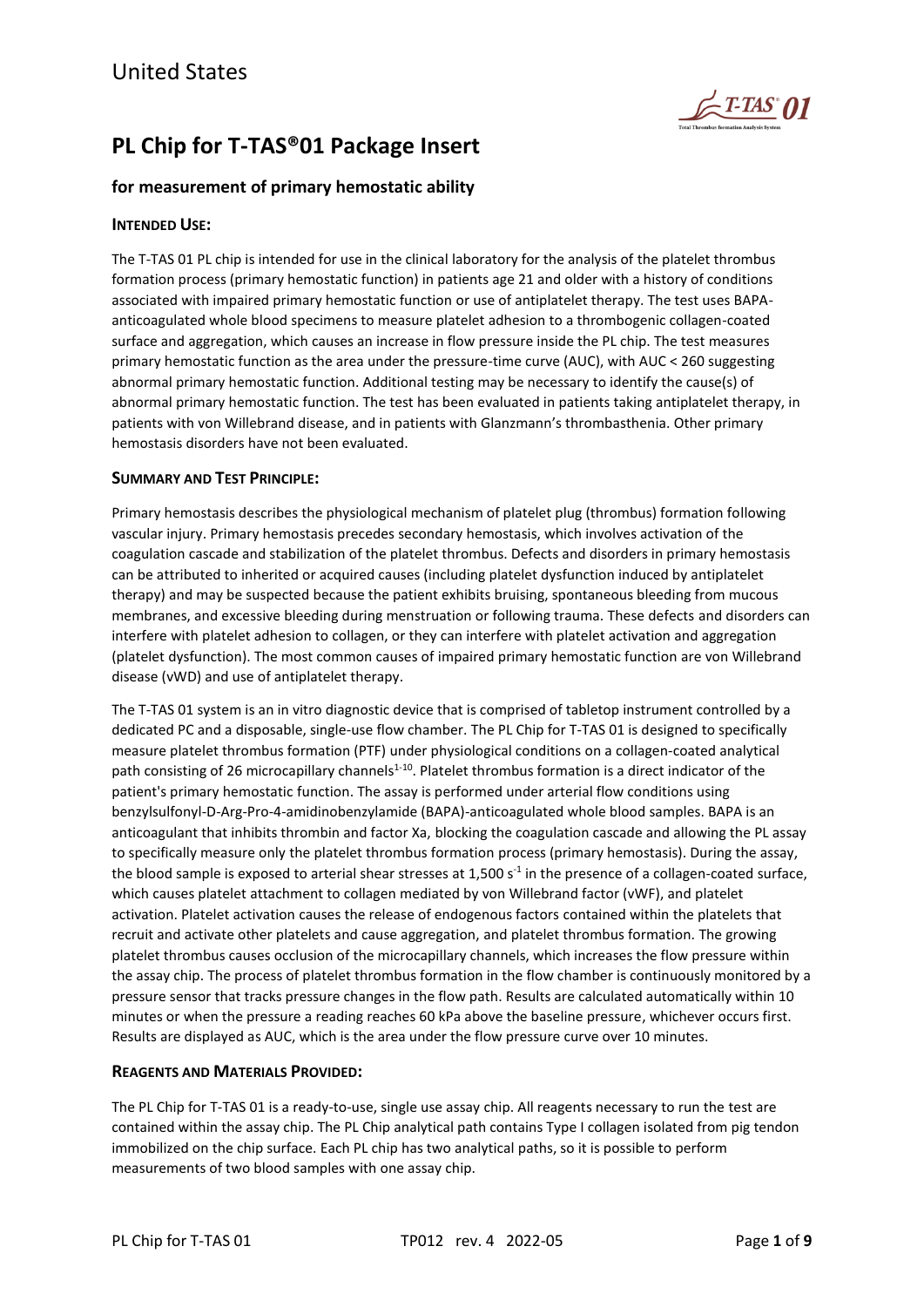| <b>Item</b>                   | Contents   Catalog Number |
|-------------------------------|---------------------------|
| PL Chip for T-TAS 01 20 chips | 18002                     |

#### **MATERIALS REQUIRED BUT NOT PROVIDED:**

| <b>Item</b>                                                      | <b>Catalog Number</b> |
|------------------------------------------------------------------|-----------------------|
| T-TAS 01 Total Thrombus Formation Analysis System Instrument     | 18001                 |
| PL Chip Reservoir Set for T-TAS 01                               | 18003                 |
| BAPA Tube for T-TAS 01                                           | 18004                 |
| Mineral Oil (Sigma-Aldrich catalog number 330779)                | N/A                   |
| Pipettor capable of pipetting 320 µL and disposable pipette tips | N/A                   |
| Kimwipes or other dust-free tissue                               | N/A                   |

\*Warning; Use designated mineral oils. Otherwise the device may be damaged.

# **WARNINGS AND PRECAUTIONS:**

- Caution: Federal law restricts this device to sale by or on the order of a licensed healthcare practitioner.
- For in vitro diagnostic use only.
- For professional use only.
- Blood specimens, used assay chips, used reservoirs, and pipette tips are potentially infectious. Proper handling and disposal methods should be followed in accordance with local, state and federal regulations.
- Results should be interpreted in conjunction with other clinical findings and laboratory test results.
- Carefully follow the instructions and procedures described in this package insert.
- Do not use products beyond the expiration date printed on the label.
- Do not use the PL chip if the protective pouch is torn or punctured prior to opening.
- Do not use chips that are bent or deformed.

#### **STORAGE AND HANDLING REQUIREMENTS:**

Do not remove the assay chip from the pouch until ready for use.

The unopened assay chip is stable when stored at 2-8 °C until the expiration date on the package label. Assay chips must be used within 8 hours after removal from the sealed pouch.

Before using refrigerated assay chips, allow individual pouched assay chips to reach room temperature for at least 15 minutes before use. If a kit box containing multiple assay chips is being removed from refrigeration, allow the box to reach room temperature for at least 1 hour before use. Unused assay chips still in the sealed pouch should be returned to refrigeration.

#### **SPECIMEN COLLECTION AND PREPARATION:**

Measurements with the T-TAS 01 system involve assessment of biological activity and is dependent on proper collection of blood specimens. Blood specimens collected for analysis with the PL chip should be collected using only the specified BAPA Tube for T-TAS 01. Other anticoagulants are not suitable for use with the PL assay and should be avoided.

- Collect fresh BAPA-anticoagulated venous whole blood using a 21 gauge or larger-bore needle (18-20 gauge).
- Mix the anticoagulant with the sample by gently inverting the tube 5 times.
- Store the blood sample upright at room temperature for at least 30 minutes prior to testing with the PL chip. Do not use a rocker platform.
- Blood samples should be measured between 30 minutes to 6 hours after collection.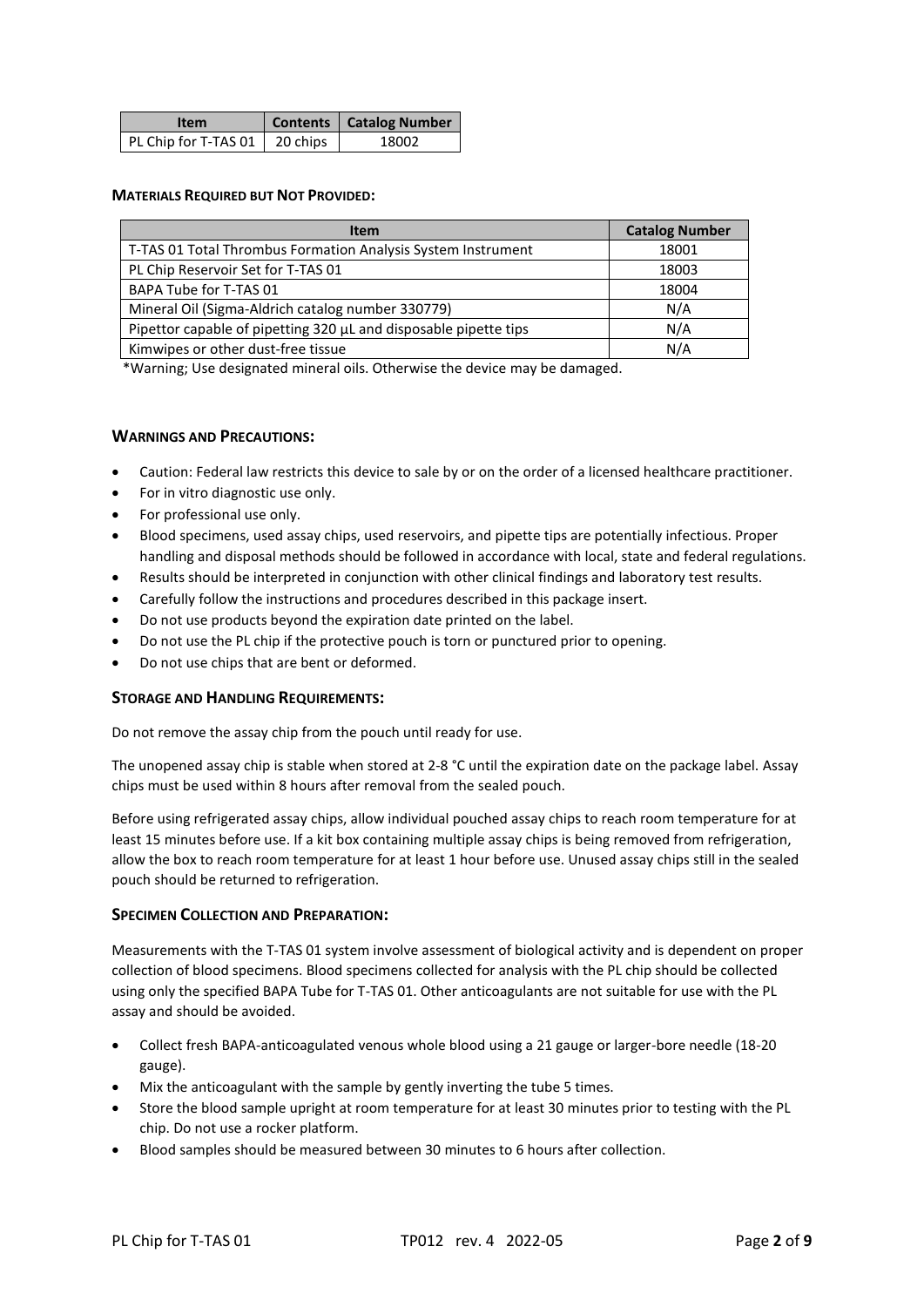- Transport specimens upright at room temperature and avoid extreme temperatures. Use of pneumatic tube transport systems may cause platelet activation. Such transport systems will need to be validated by the laboratory for suitability.
- Avoid using hemolyzed specimens. If a specimen appears to be hemolyzed, another specimen should be obtained and tested.
- If the test needs to be repeated, ensure that the blood sample has been maintained according to the conditions described above, or collect a new sample.

#### **TEST PROCEDURE:**

#### **Procedural Notes:**

- Do not remove the assay chip from the pouch until ready for use.
- Ensure that assay chips have reached room temperature prior to performing the assay.
- Assemble reservoir cap and over-cap.
- Care should be taken to avoid air gaps and bubbles. Blood samples should be carefully dispensed down the wall of the reservoir to avoid introducing bubbles.
- It is important to ensure a tight connection between the reservoir and nozzle, and between the reservoir cap and reservoir. A loose connection may be compressed when attaching the reservoir to the assay chip sample port, which may cause the blood sample to enter the analytical path prematurely. If the blood sample enters the analytical path before the assay is started, it is recommended to cancel the assay and repeat the procedure using another analytical path or assay chip.
- The reservoir should be inserted into the assay chip sample port vertically. Avoid holding the nozzle during this step and avoid connecting the reservoir to the assay chip sample port at an angle.
- Use designated mineral oils. Otherwise the device may be damaged.

#### **Assay Preparation:**

- Do not remove the assay chip from the pouch until ready for use.
- Assay chips may be placed on the pre-heater for at least 1 min before the assay, to allow stabilization of the temperature. This step is optional but can reduce the time required to heat the chip to the operating temperature.
- Assemble the reservoir cap and over-cap prior to performing the assay by firmly pressing the wide part of the reservoir cap to the white filter on the over-cap.



#### **Testing Blood Samples:**

The PL assay is performed at 36 °C, which is controlled by a heated stage on the instrument. The T-TAS 01 assay procedure is summarized below, and the user is guided through each of the steps via on-screen instructions.

- 1. Remove the assay chip from the sealed pouch and insert the assay chip into the stage on the T-TAS 01 instrument.
- 2. Wipe any excess mineral oil from the nozzle using a Kimwipe or dust-free tissue and connect the reservoir to the nozzle firmly.
- 3. Mix the blood sample by gently inverting 5 times, and pipette 320 μL of BAPA-anticoagulated whole blood into the reservoir. The allowable pipette volume can be between 300-330 μL.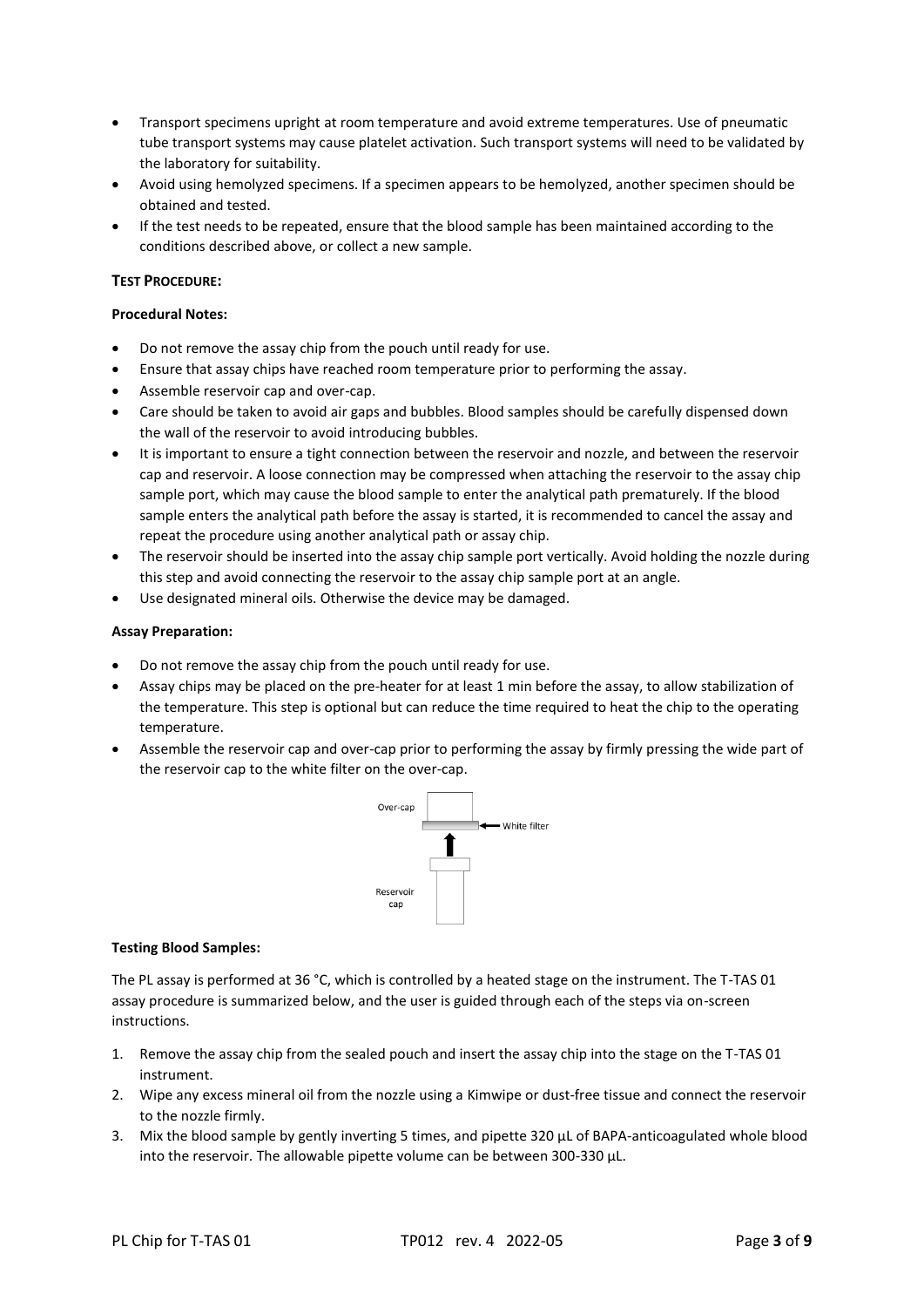- 4. While holding the reservoir, insert the reservoir cap firmly with a slight twisting motion, and then lift to remove its over-cap.
- 5. While holding the reservoir, invert the reservoir and connect it vertically to the sample port on the assay chip with a slight twisting motion until resistance is felt. Avoid making the connection at an angle.
- 6. Push the start button on the computer touchscreen. Results are generated automatically.

After the assay has been completed, gently remove the reservoir from the sample port on the assay chip. Hold the reservoir horizontally to avoid leakage of its contents, and twist to remove the used reservoir from the nozzle. Place the nozzle in its holder and discard used reservoirs, pipette tips, and assay chips in a suitable biohazard waste container.

#### **RESULTS:**

Results are expressed as AUC, which is the area under the flow pressure curve over a 10-minute period.

#### **Interpretation:**

AUC ≥ 260 indicates that primary hemostatic defects are not identified.

AUC < 260 is considered abnormal and indicates impaired primary hemostatic function (reduced platelet thrombus formation).

#### **EXPECTED VALUES:**

#### **Reference Interval:**

The AUC reference interval for the T-TAS 01 PL assay is 270.0 – 447.7.

The reference interval was determined from the 5th to 95th percentile (central 90%) of AUC results obtained from PL assay measurements at three clinical sites using a population of 142 individuals (96 females, 46 males, age 38.0 ± 11.3 years) without a history of inherited or acquired platelet dysfunction, and without laboratory evidence of von Willebrand disease. PL assay AUC results were not influenced by age, gender, ethnicity, or race.

#### **CLINICAL PERFORMANCE:**

Sensitivity and negative agreement of the PL assay for detecting conditions associated with associated with abnormal primary hemostatic function were calculated from data obtained from a total of 274 subjects enrolled at a total of 6 investigational sites. Negative agreement was calculated using PL assay results from healthy donors confirmed to have normal primary hemostatic function because they did not have laboratory evidence or prior diagnosis of disorders affecting primary hemostatic function, nor were they taking medications that affect primary hemostatic function. Sensitivity was calculated using PL assay results from the following patient groups with conditions associated with impaired primary hemostatic function: subjects taking antiplatelet therapy (81 mg aspirin monotherapy and dual antiplatelet therapy), subjects diagnosed with von Willebrand disease, and subjects diagnosed with Glanzmann's thrombasthenia. Within the vWD patient group, 12 patients had vWD type 1, 10 patients had vWD type 2, and 3 patients had vWD type 3.

A summary of T-TAS 01 PL assay AUC results for the various subject groups is provided below.

| Group                      | N   | <b>Mean</b> | <b>SD</b> | <b>Median</b> | Range           |
|----------------------------|-----|-------------|-----------|---------------|-----------------|
| <b>Healthy Donors</b>      | 142 | 381.5       | 55.5      | 390.9         | $142.5 - 467.7$ |
| Aspirin Monotherapy        | 57  | 218.4       | 114.4     | 205.7         | $2.7 - 410.9$   |
| Clopidogrel + ASA          | 18  | 46.2        | 47.3      | 21.7          | $3.6 - 159.8$   |
| Prasugrel + ASA            | 15  | 31.1        | 26.7      | 27.1          | $3.6 - 100.2$   |
| Ticagrelor + ASA           | 14  | 23.1        | 25.1      | 13.6          | $3.2 - 86.6$    |
| von Willebrand Disease     | 25  | 149.3       | 152.7     | 64.1          | $7.2 - 422.3$   |
| Glanzmann's Thrombasthenia | 3   | 7.1         | 10.7      | 1.6           | $0.3 - 19.5$    |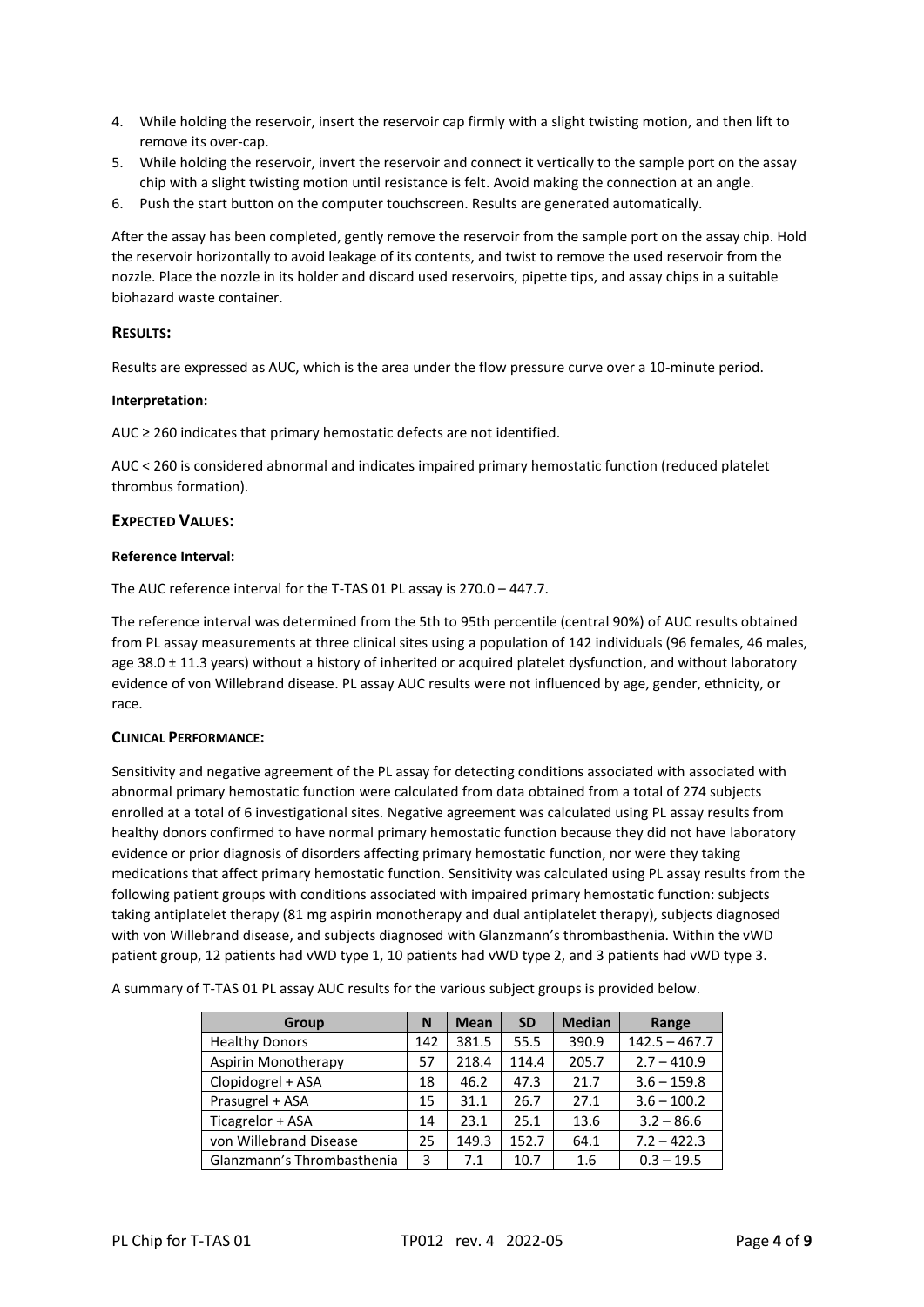The distribution of AUC results from healthy controls and subjects taking antiplatelet therapy is shown below.



A summary of negative agreement and sensitivity of the AUC < 260 cutoff for aspirin monotherapy (ASA), dual antiplatelet therapy (DAPT, separated by DAPT type), von Willebrand disease (vWD), and Glanzmann's thrombasthenia (GT) is provided in the table below.

| <b>Parameter</b>                     | N   | Value  | 95% CI      |
|--------------------------------------|-----|--------|-------------|
| <b>Negative Agreement</b>            | 142 | 95.8%  | 91.1-98.0%  |
| Sensitivity (ASA)                    | 57  | 68.4%  | 55.5-79.0%  |
| Sensitivity (clopidogrel + ASA DAPT) | 18  | 100.0% | 81.5-100.0% |
| Sensitivity (prasugrel + ASA DAPT)   | 15  | 100.0% | 78.2-100.0% |
| Sensitivity (ticagrelor + ASA DAPT)  | 14  | 100.0% | 76.8-100.0% |
| Sensitivity (vWD)                    | 25  | 72.0%  | 50.6-87.9%  |
| Sensitivity (GT)                     | 3   | 100.0% | 43.9-100.0% |

Von Willebrand disease severity can be highly variable, particularly in Type 1 vWD, and patients with mild vWD may not present with clinically significant bleeding. Within the vWD patient group, abnormal PFA-100 Col/EPI and Col/ADP demonstrated sensitivity that was similar to the PL assay Col/EPI and Col/ADP demonstrated sensitivity that was similar to the PL assay (80%, [95% CI 61-90%]) and there was excellent overall agreement between the PL assay and PFA-100 assay (overall 88% [69-97%], percent positive agreement 72% [51-88%], percent negative agreement 100% [40-100%]). All 7 of the vWD patients with AUC results above 260 had either normal PFA-100 results or vWF antigen, vWF activity, and FVIII:C results that were all higher than levels considered to be strongly associated with vWD  $(30\%)^{11}$ .

The effect of antiplatelet therapy on primary hemostatic ability is influenced by the potency (i.e. dosage and/or number of antiplatelet agents taken), duration that the patient has been taking antiplatelet therapy, and the time elapsed since the last dose. Results that are inconsistent with the clinical presentation should be evaluated in the context of potency, duration, and time elapsed since last dose.

#### **ANALYTICAL PERFORMANCE:**

#### **Reportable Range:**

The reportable range is established from the lowest to the highest value recorded in the clinical studies. The reportable range for the T-TAS 01 PL assay AUC is 0.3 – 467.7.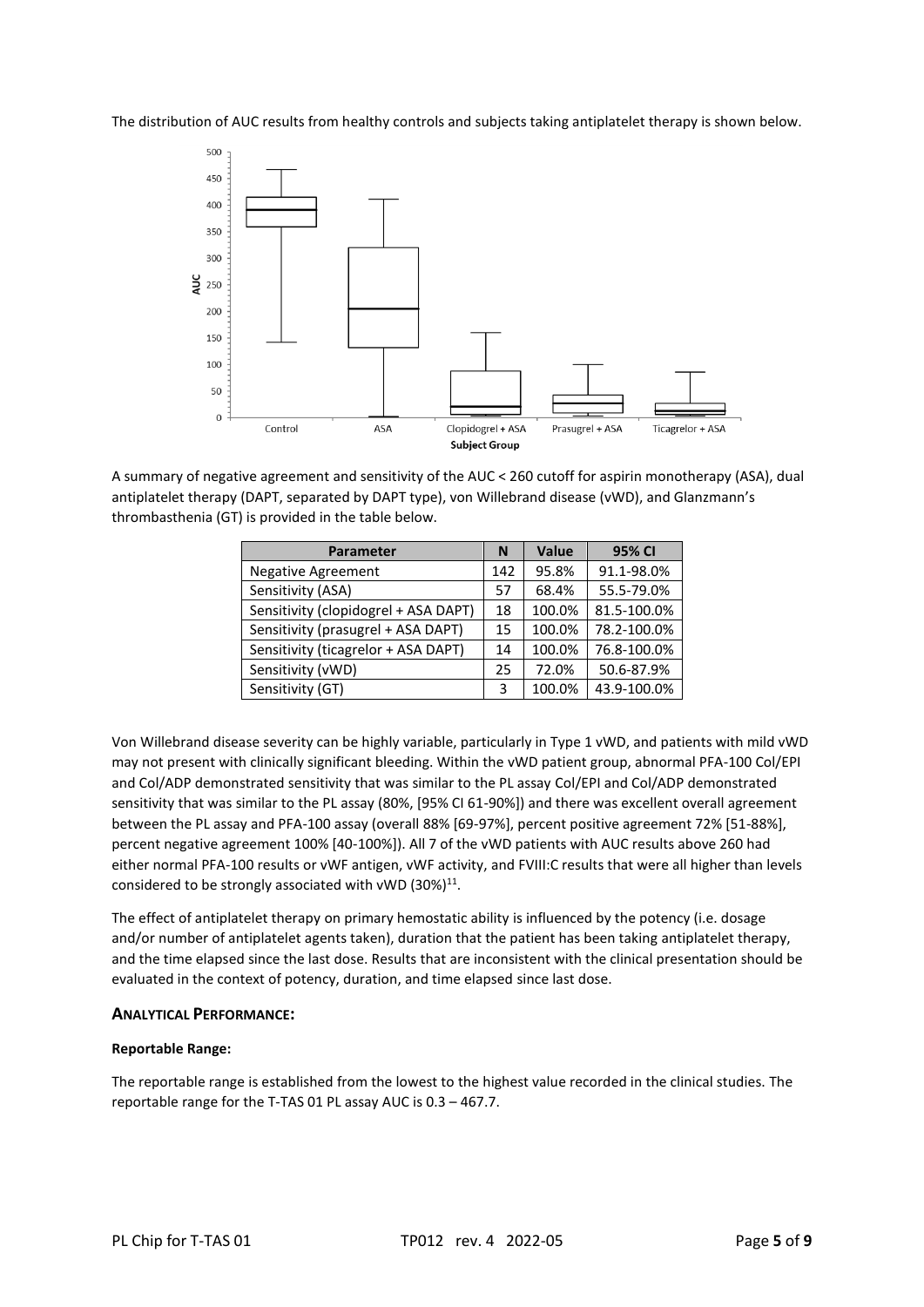#### **Precision:**

Assay precision was evaluated using three operators, three T-TAS 01 instruments, and three PL chip lots. BAPAanticoagulated whole blood specimens collected from one control donor and two donors taking aspirin were tested. The blood specimens had AUC results representing specimens with normal primary hemostatic ability (High), abnormal primary hemostatic ability (Low), and hemostatic ability near the assay cutoff (Middle). The results were within the specification of CV  $\leq$  15% or SD  $\leq$  39 and are summarized below.

| <b>Sample</b> | N  | <b>Mean</b> | Repeatability<br><b>Within-Run</b><br>(SD, %CV) | Between-<br><b>Operator</b><br>(SD, %CV) | <b>Between-Lot</b><br>(SD, %CV) | Between-<br><b>Instrument</b><br>(SD, %CV) | <b>Total</b><br>(SD, %CV) |
|---------------|----|-------------|-------------------------------------------------|------------------------------------------|---------------------------------|--------------------------------------------|---------------------------|
| High          | 36 | 428.1       | 10.7.2.5                                        | 2.0.0.5                                  | 4.7.11                          | 1.6.0.4                                    | 11.9.2.8                  |
| Middle        | 36 | 237.3       | 31.7.13.4                                       | 6.4.2.7                                  | 10.5.4.4                        | 0.0.0.0                                    | 34.0.14.3                 |
| LOW           | 36 | 130.7       | 18.4.14.1                                       | 11.8, 9.0                                | 13.5, 10.3                      | 0.0.0.0                                    | 25.7.19.6                 |

Between-site reproducibility was also studied by performing 5 replicate PL assay measurements per day over 5 days at each of three different locations using BAPA-anticoagulated whole blood samples from four donors. The donors included a healthy control donor and three donors taking aspirin therapy that had high, middle, and low AUC results similar to the precision study. All results within each day of tested were within the specification of CV ≤ 15% or SD ≤ 39.

#### **Assay Interference:**

T-TAS 01 PL assay measurements do not involve the use of external reagents or enzymes. Pharmaceutical agents and their metabolites, and dietary substances would exert their influences by affecting actual biological primary hemostatic ability, not the PL assay. Blood samples from patients that have ingested substances known to affect primary hemostatic function (such as antiplatelet medications or non-steroidal antiinflammatory drugs) may exhibit reduced primary hemostatic function. Similarly, certain fatty acids and lipids found in various diets are known to affect primary hemostatic function.

The following substances were tested for their ability to interfere with the PL assay AUC result and did not significantly affect the AUC results when present at the plasma concentrations indicated.

| Compound         | <b>Class</b>             | Concentration      | Compound             | <b>Class</b>             | Concentration       |
|------------------|--------------------------|--------------------|----------------------|--------------------------|---------------------|
| Acetaminophen    | Analgesic                | 7.8 $mg/dL$        | Heparin              | Anticoagulant            | 525 U/mL            |
| <b>Bilirubin</b> | <b>Blood component</b>   | $40 \text{ mg/dL}$ | L-Thyroxine          | Hormone                  | $0.0858$ mg/dL      |
| Caffeine         | Stimulant                | $21.6$ mg/dL       | Metformin            | Antihyperglycemic        | $2.4 \text{ mg/dL}$ |
| Captopril        | <b>ACE</b> inhibitor     | $0.528$ mg/dL      | Omeprazole           | Proton pump<br>inhibitor | $1.68$ mg/dL        |
| Catechin         | Flavinol/antioxidant     | 5 $mg/dL$          | Pravastatin          | Statin                   | $0.414$ mg/dL       |
| Cilostazol       | Vasodilator/antiplatelet | $1.25$ mg/dL       | Propranolol          | Beta-blocker             | $0.202$ mg/dL       |
| Dabigatran       | Anticoagulant            | $0.047$ mg/dL      | Rivaroxaban          | Anticoagulant            | $0.044$ mg/dL       |
| Dextran 40       | Plasma expander          | 2400 mg/dL         | Streptokinase        | Fibrinolytic             | 50,000 U/dL         |
| <b>Diltiazem</b> | Calcium channel blocker  | $0.18$ mg/dL       | Theophylline         | <b>Bronchodilator</b>    | $6$ mg/dL           |
| Dipyridamole     | Vasodilator/antiplatelet | $0.25$ mg/dL       | Tirofiban            | Antiplatelet             | N/A                 |
| Fish Oil         | Dietary supplement       | $25.6$ mg/dL       | <b>Triglycerides</b> | <b>Blood component</b>   | 750 mg/dL           |
| Ibuprofen        | <b>NSAID</b>             | $0.438$ mg/dL      | Warfarin             | Anticoagulant            | $7.5 \text{ mg/dL}$ |

Cilostazol, dipyridamole, ibuprofen, and tirofiban are all known to inhibit platelet activity, and reduced the AUC result in a dose-dependent manner. The maximum tirofiban concentration without interference was not determined.

Hemodilution up to 20% did not significantly affect PL assay AUC results.

Underfilling of the BAPA blood collection tube by up to 50% did not significantly affect PL assay AUC results.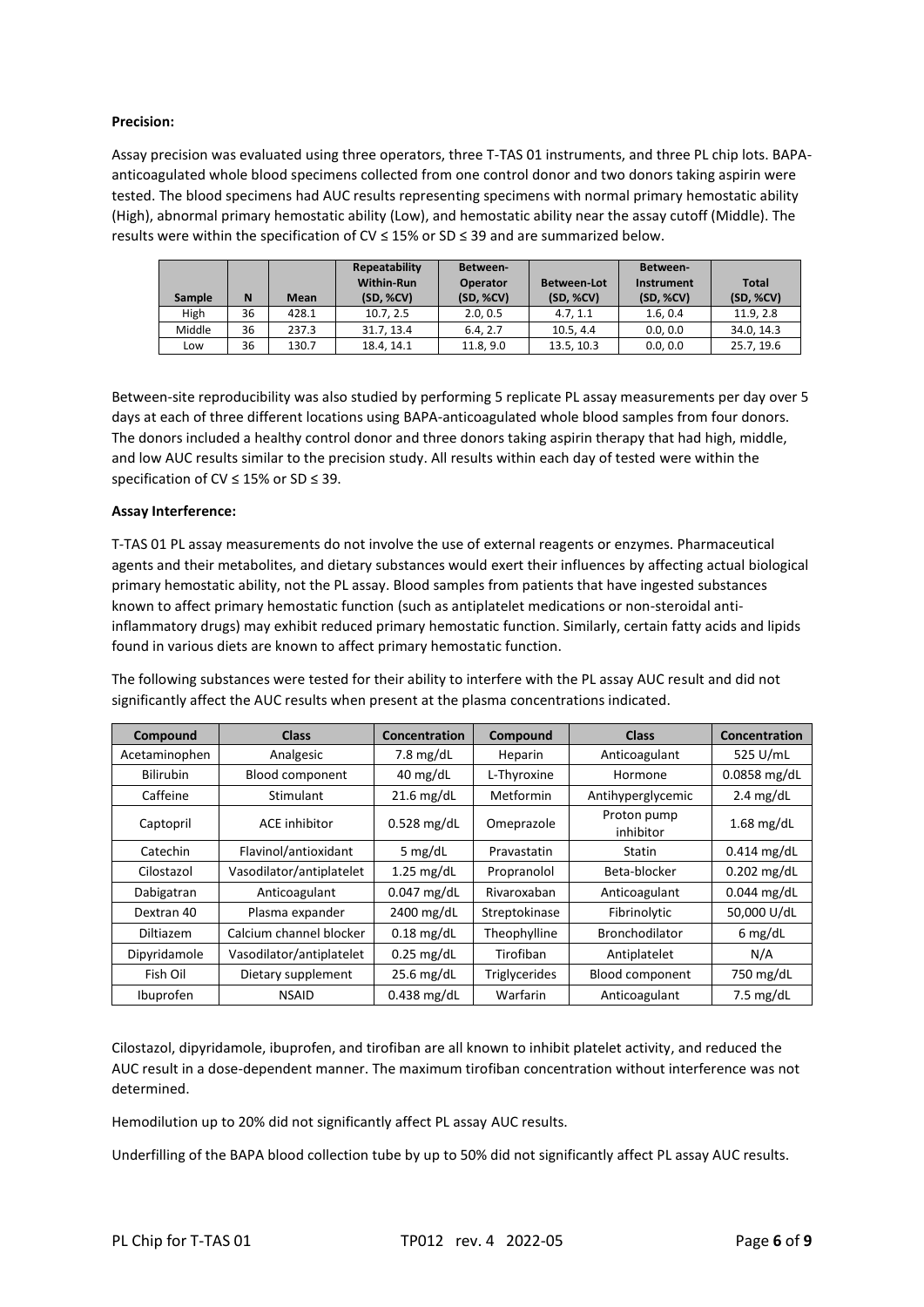# **TEST LIMITATIONS:**

- Microthrombi, particulates, or air bubbles in the sample could adversely affect the test results and should be avoided. Care should be taken to ensure proper sample collection and avoidance of air bubbles during sample transfer into the reservoir.
- The test has been evaluated with BAPA-anticoagulated whole blood samples. Other sample types and anticoagulants have not been evaluated and should not be used.
- The clinical history and medication history of the patient should be reviewed if results are inconsistent with the clinical presentation. Many medications are known to affect platelet function.
- Low platelet count or low hematocrit may produce low AUC results. Blood specimens with hematocrit levels less than 25% or platelet counts less than 114x10<sup>3</sup>/μL have not been evaluated.
- Certain fatty acids and lipids found in various human diets are known to affect platelet function. Physicians may wish to advise patients to refrain from fatty foods prior to testing.
- Primary hemostatic function can be impaired by congenital platelet abnormalities or use of medications that affect platelet function, which may be observed as abnormal AUC results. PL chip assay performance has not been established for platelet inhibiting agents or congenital platelet abnormalities other than those described in this document.
- The PL assay measures overall primary hemostatic function, which represents the totality of platelet activation pathways that may be stimulated under arterial shear conditions across a collagen-coated surface. Accordingly, patients with evidence by other agonist-based assays of an effect of a particular antiplatelet therapy may have primary hemostatic function within normal values with the PL assay.
- Patients with vWD type 2N have not been evaluated with the PL assay. vWD type 2N is not associated with impaired platelet thrombus formation, so patients with vWD type 2N may have normal PL AUC levels.
- The numeric output of the PL assay has not been evaluated for correlation to disease severity.
- Abnormal PL assay results alone do not constitute diagnostic evidence for the presence of antiplatelet therapy or the presence of vWD or Glanzmann's thrombasthenia. PL assay results should always be interpreted in conjunction with the patient's medical history, clinical presentation and other findings.

# **QUALITY CONTROL:**

Three types of System Checks (SC) can be performed to assess the performance of the T-TAS 01 instrument: Simple SC, Automatic SC, and Manual SC. Please refer to the T-TAS 01 User's Manual for instructions on performing instrument quality control.

As part of the T-TAS 01 PL assay system quality control (QC) it is recommended to test in duplicate a control donor blood sample with each new shipment of PL chips received or whenever the institution wishes to verify the performance of the system. The system will be considered under control if the mean AUC falls within the established reference range. If the mean AUC is outside the reference range, repeat this procedure with a second individual from the laboratory's established control donor group.

If the mean AUC from both individuals is outside the reference range, contact Technical Support. If the mean AUC from the second individual is within the reference range, the platelet function status and medication history of the first individual should be considered.

For the purpose of QC testing, a control donor group should be established. The qualified QC donors should have an AUC result near the middle of the reference range and acceptable replicate results.

The following procedure is an example of how to establish the control donor group:

- 1. Individuals who are potential donors must be free from any medication or condition known to affect platelet function.
- 2. Test each potential donor by performing two replicate PL chip measurements.
- 3. Qualify the donor if the duplicate mean is within the reference range and the duplicate coefficient of variation (CV) is less than or equal to 15 %.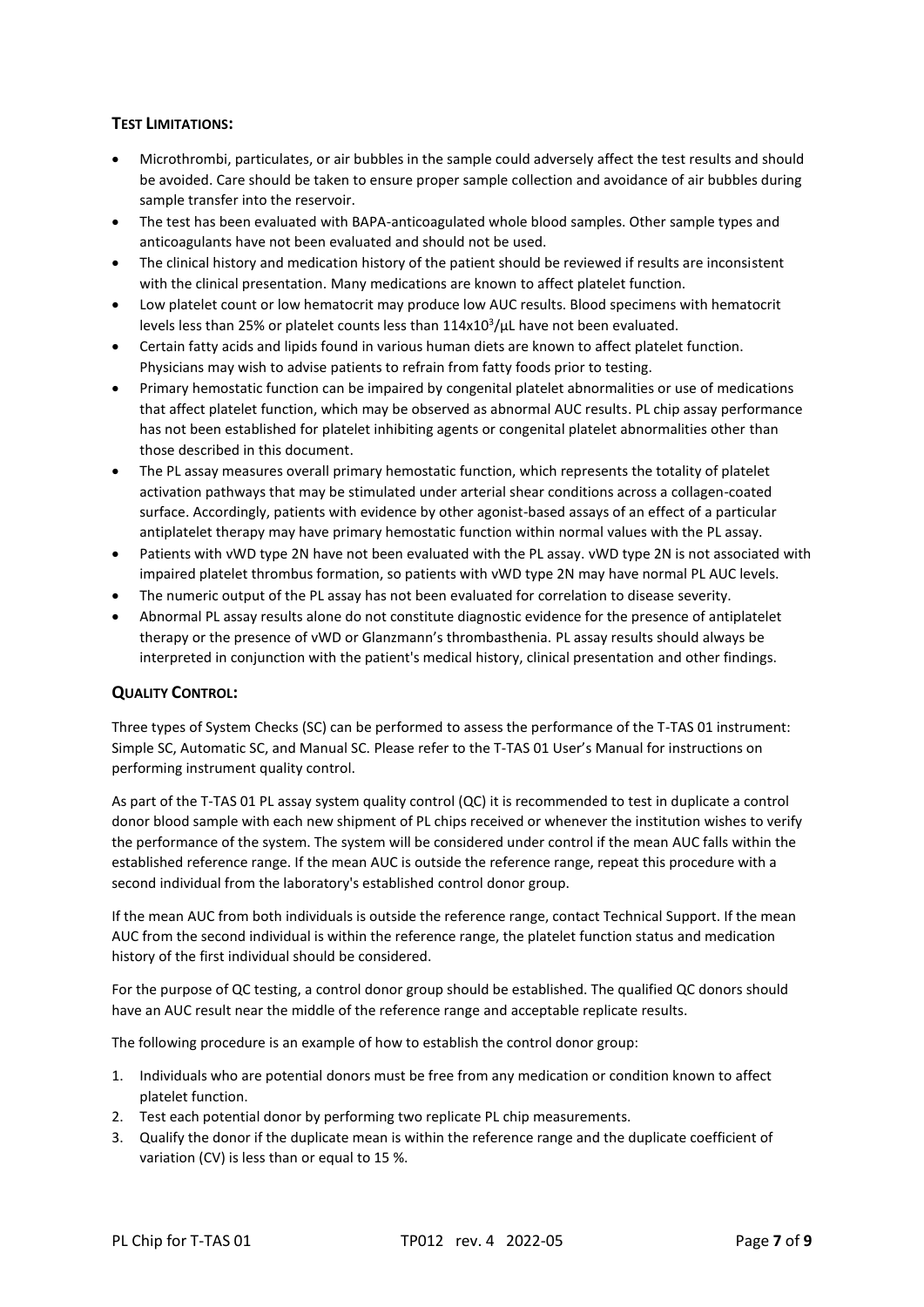Note: The acceptable range may need to be modified depending on the mean AUC established by individual laboratories for normal adults.

It is recommended that the laboratory run the quality control procedure in a manner consistent with its established quality control program and in conformance with local, state, and/or federal regulations or accreditation requirements.

#### **ASSISTANCE:**

For assistance, please contact your local distributor.

#### **REFERENCES:**

- 1. Hosokawa K, Ohnishi T, Kondo T, Fukasawa M, Koide T, Maruyama I, Tanaka KA. A novel automated microchip flowchamber system to quantitatively evaluate thrombus formation and antithrombotic agents under blood flow conditions. J Thromb Haemost. 2011 Oct;9(10):2029-37.
- 2. Hosokawa K, Ohnishi T, Fukasawa M, Kondo T, Sameshima H, Koide T, Tanaka KA, Maruyama I. A microchip flowchamber system for quantitative assessment of the platelet thrombus formation process. Microvasc Res. 2012 Mar;83(2):154-61.
- 3. Hosokawa K, Ohnishi T, Sameshima H, Miura N, Ito T, Koide T, Maruyama I. Analysing responses to aspirin and clopidogrel by measuring platelet thrombus formation under arterial flow conditions. Thromb Haemost. 2013 Jan;109(1):102-11.
- 4. Yamaguchi Y, Moriki T, Igari A, Matsubara Y, Ohnishi T, Hosokawa K, Murata M. Studies of a microchip flow-chamber system to characterize whole blood thrombogenicity in healthy individuals. Thromb Res. 2013 Aug;132(2):263-70.
- 5. Ogiwara K, Nogami K, Hosokawa K, Ohnishi T, Matsumoto T, Shima M. Comprehensive evaluation of haemostatic function in von Willebrand disease patients using a microchip-based flow chamber system. Haemophilia. 2015 Jan;21(1):71-80.
- 6. Nogami K, Ogiwara K, Yada K, Shida Y, Takeyama M, Yaoi H, Minami H, Furukawa S, Hosokawa K, Shima M. Assessing the clinical severity of type 1 von Willebrand disease patients with a microchip flow-chamber system. J Thromb Haemost. 2016 Apr;14(4):667-74.
- 7. Arima Y, Kaikita K, Ishii M, Ito M, Sueta D, Oimatsu Y, Sakamoto K, Tsujita K, Kojima S, Nakagawa K, Hokimoto S, Ogawa H. Assessment of platelet-derived thrombogenicity with the total thrombus-formation analysis system in coronary artery disease patients receiving antiplatelet therapy. J Thromb Haemost. 2016 Apr;14(4):850-9.
- 8. Yamazaki M, Ohnishi T, Hosokawa K, Yamaguchi K, Yoneyama T, Kawashima A, Okada Y, Kitagawa K, Uchiyama S. Measurement of residual platelet thrombogenicity under arterial shear conditions in cerebrovascular disease patients receiving antiplatelet therapy. J Thromb Haemost. 2016 Sep;14(9):1788-97.
- 9. Daidone V, Barbon G, Cattini MG, Pontara E, Romualdi C, Di Pasquale I, Hosokawa K, Casonato A. Usefulness of the Total Thrombus-Formation Analysis System (T-TAS) in the diagnosis and characterization of von Willebrand disease. Haemophilia. 2016 Nov;22(6):949-956.
- 10. Ågren A, Holmström M, Schmidt DE, Hosokawa K, Blombäck M, Hjemdahl P. Monitoring of coagulation factor therapy in patients with von Willebrand disease type 3 using a microchip flow chamber system. Thromb Haemost. 2017 Jan 5;117(1):75-85.
- 11. U.S. Department of Health and Human Services (National Institutes of Health/National Heart, Lung, and Blood Institute). The Diagnosis, Evaluation, and Management of von Willebrand Disease. NIH Publication No. 08-5832, 2007 December.

#### **DEFINITION OF SYMBOLS:**

| Symbol     | <b>Definition</b> |
|------------|-------------------|
|            | Do Not Re-use     |
| YYYY-MM-DD | Use-by date       |